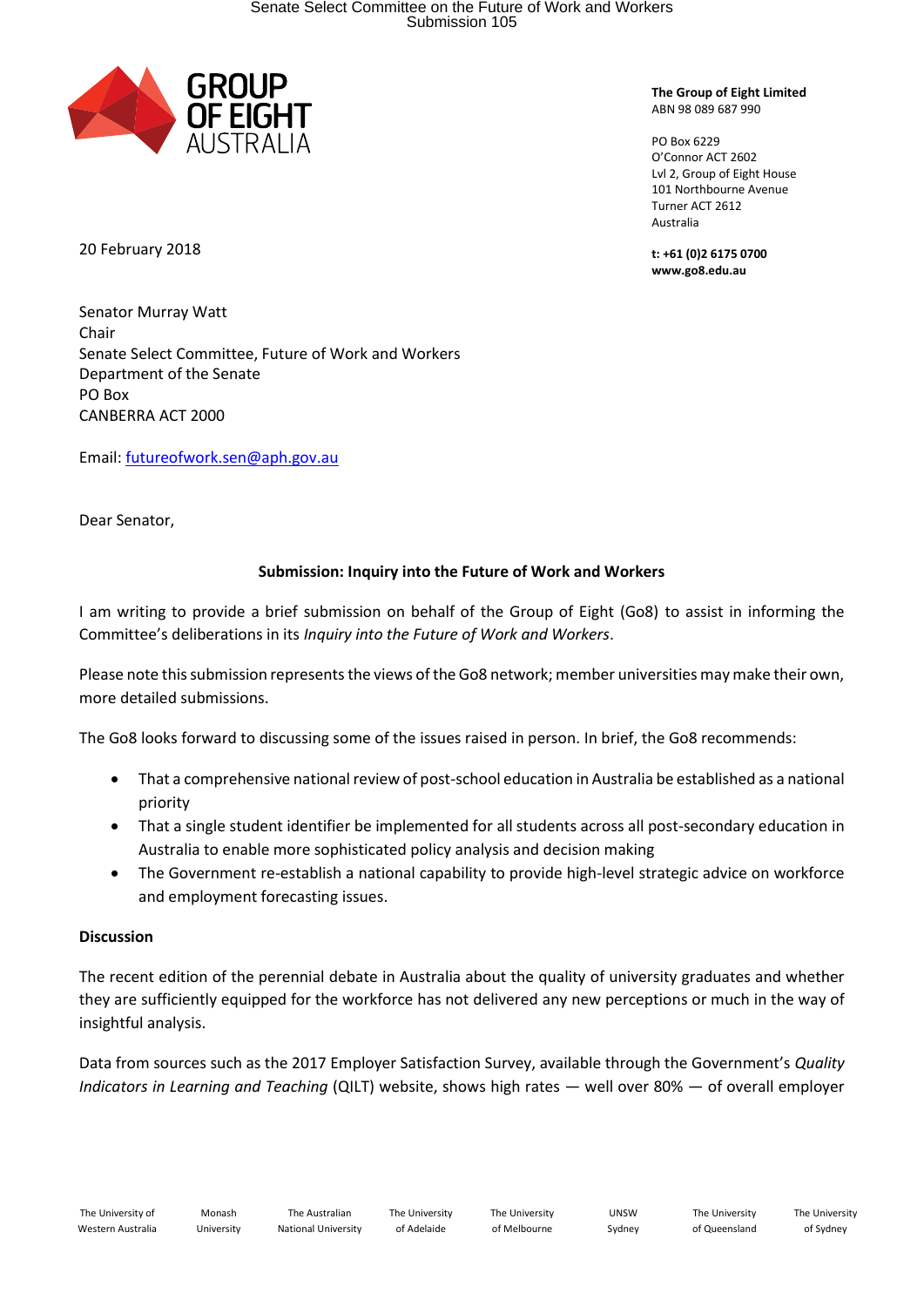

satisfaction with recent university graduates.<sup>1</sup> This is, of course, contrary to the commentary that suggests university graduates are neither well prepared for the workplace by their university experiences nor highly valued by their employers. In fact they are; on both counts.

The 2017 Graduate Outcomes, also available on QILT, has some sobering information about the Australian graduate employment experience.<sup>2</sup> In the context of the full-time employment of recent university graduates (up to four months after graduation), it is historically accurate to suggest there are low graduate employment rates. The rate of full-time employment for recent graduates has declined significantly since 2008, coinciding with the general economic downturn across some industries since the Global Financial Crisis: in 2017, 71.8% of recent graduates were in full-time work (a decrease of -12.7% over the decade).<sup>3</sup>

Data from the Australian Bureau of Statistics show that Australia's employment rate (number of person who have a job as a percentage of the working age population) reached an all-time high of 62.9% in April 2008, a low of 60.5% in late 2014 and has now reached 62% in December 2017. This indicates a recent improvement to the labour market following a period of substantial decline. This recent improvement does not, however, appear to be fully reflected in recent graduate employment rates.



<sup>1</sup> <https://www.qilt.edu.au/about-this-site/employer-satisfaction>

The University of Western Australia

**.** 

Monash University

The Australian National University

The University of Adelaide

The University of Melbourne

UNSW Sydney

The University of Sydney

<sup>&</sup>lt;sup>2</sup> <https://www.qilt.edu.au/about-this-site/graduate-employment>

<sup>&</sup>lt;sup>3</sup> Over the same period, the overall employment rate for these graduates has also declined, though not as sharply to be 86.5% (compared with 94.9% in 2008).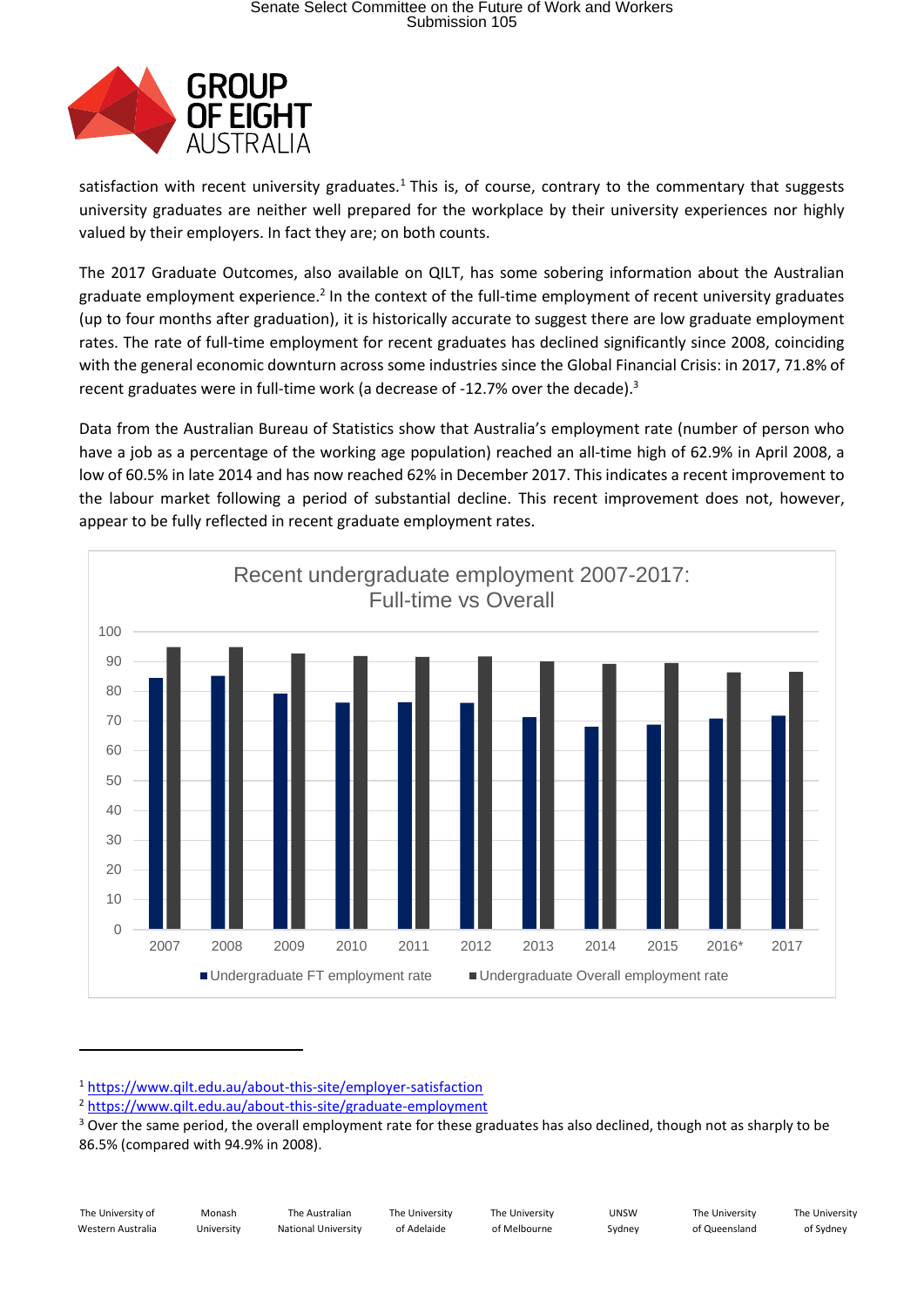

Source: 2017 Graduate Outcomes Survey \*from 2016 the GOS has been delivered by a different provider and there have been some changes in methodology that account for slight movements in data

These patterns also demonstrate that underemployment for recent university graduates has become a significant policy challenge as the proportion of recent graduates available for and seeking to work more hours has increased sharply.<sup>4</sup> This is particularly so as the proportion of those working full-time who do not feel their skills and education are being fully effectively utilised appears to be increasing. For example, in 2017, across all study areas over 28% of all recent graduates employed full-time indicated they were working in a job that did not fully utilise their skills and education because there were no suitable jobs in their area of expertise. In the fields of science and mathematics however, this was as high as 40%.

o Many of the graduates from fields with lower rates of full-time employment such as this also have higher rates of progression to postgraduate study as they seek to make themselves more attractive to potential employers.

When mapping employment patterns such as these against the number of undergraduate completions from Australian universities over time, broader labour market effects become clearer.

In recent years, underemployment in the Australian workforce has become a clear policy challenge. This time of higher underemployment in the Australian labour market has also coincided with a significant increase in the number of graduates entering it. Over the period 2007-2016 there has been a 32% increase in the number of award course completions; this equates to 1.94 million university graduates leaving Australian universities and entering in the Australian labour market.

The challenges for the labour market appear to be focused on the ability to ensure Australia's highly trained and educated graduates can access employment opportunities in fields for which they have skills and ability. It is important to recognise also that these may not always be the same as the direct field of the degree program they studied.

The field of science and mathematics has seen a reduction in the rate of full-time employment for recent graduates of -16.6% over 2007-2017, yet employers frequently indicate they need more graduates with these skills to fill key roles. These graduates are clearly available.

The University of Western Australia

**.** 

<sup>4</sup> Underemployment defined as the situation for a person is underutilised which may be by being employed less than full-time when they are willing and seeking full-time work, or more hours while working part-time or casual hours; as well as in the case of a person who is underutilised through their skills/expertise/education not inadequately used in their employment. A more formal definition is: the condition in which people in a labor force are employed at less than full-time or regular jobs or at jobs inadequate with respect to their training or economic needs.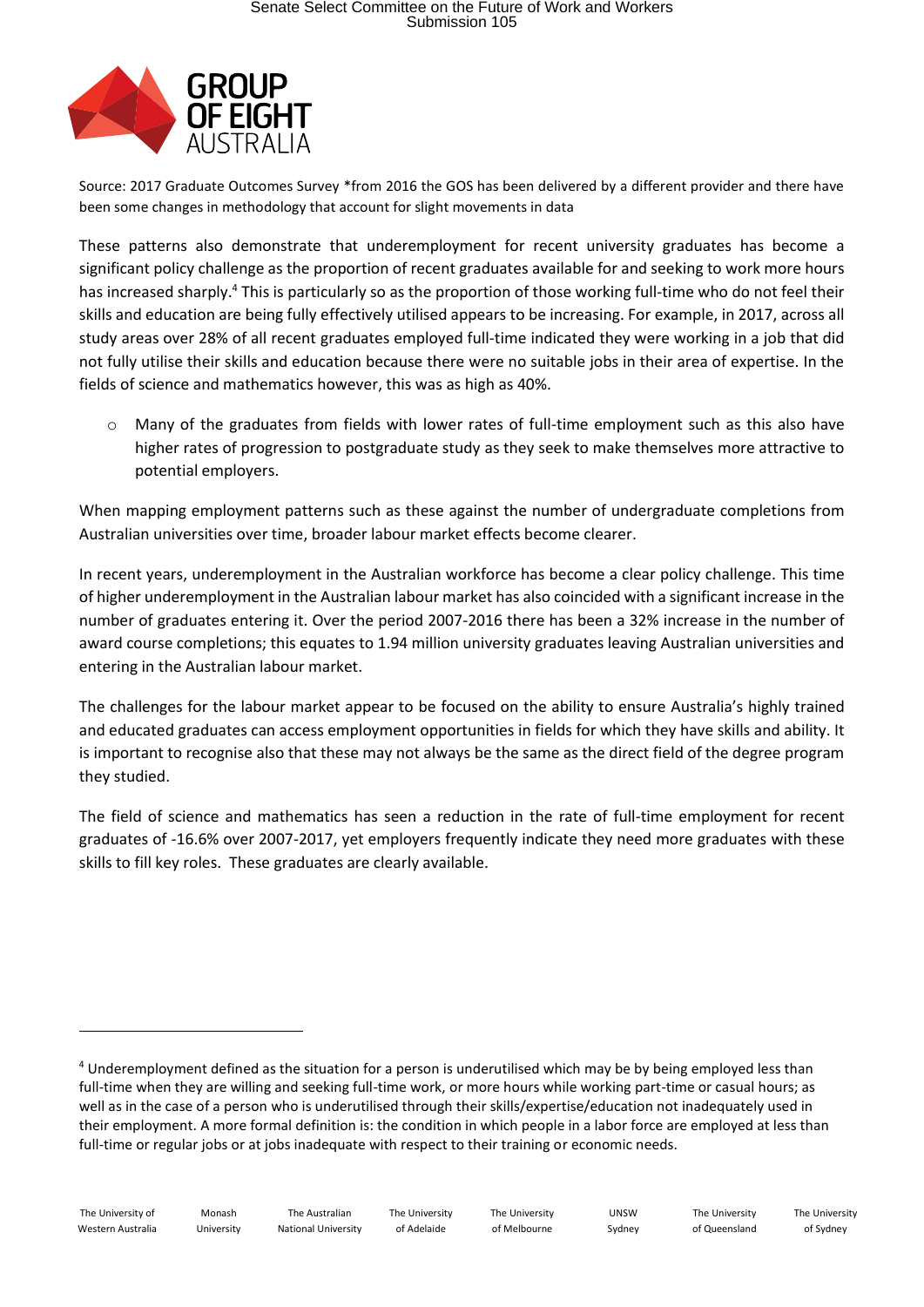



#### Source: 2017 Graduate Outcomes Survey

In addition, the proportion of graduates in work and who feel their skills and education are not fully utilised in their work is increasing. Of those recent graduates reporting that they are working in a full-time job that does not fully utilise their skills or education, over 63% reported it was due to labour market factors.

For those in overall employment it was over 55%.<sup>5</sup>

This is particularly true for graduates in key disciplines; notably Natural and Physical Sciences and other narrow fields in the STEM disciplines as well as fields such as psychology, health services and support (includes aged care – a field in which Australia has a successful immigration program), law and communication among others.

This represents a significant 'gap' in the productive capacity of the Australian economy.

The social devaluation and public maladministration of Australia's vocational education and training (VET) sector has likely exacerbated many of the issues raised here. It is a priority in the national interest that this be rectified without delay.

The necessity for an independent commission to review Australia's post-school education framework is more evident when viewed in the context of the evidence presented in this Submission. The work of a national review body would include the need to ensure opportunity, enhanced provision, transparency and clarity of

1

<sup>&</sup>lt;sup>5</sup> In the Graduate Outcomes Survey, 'overall' employment includes full-time, part-time and casual employment as a proportion of those available for work.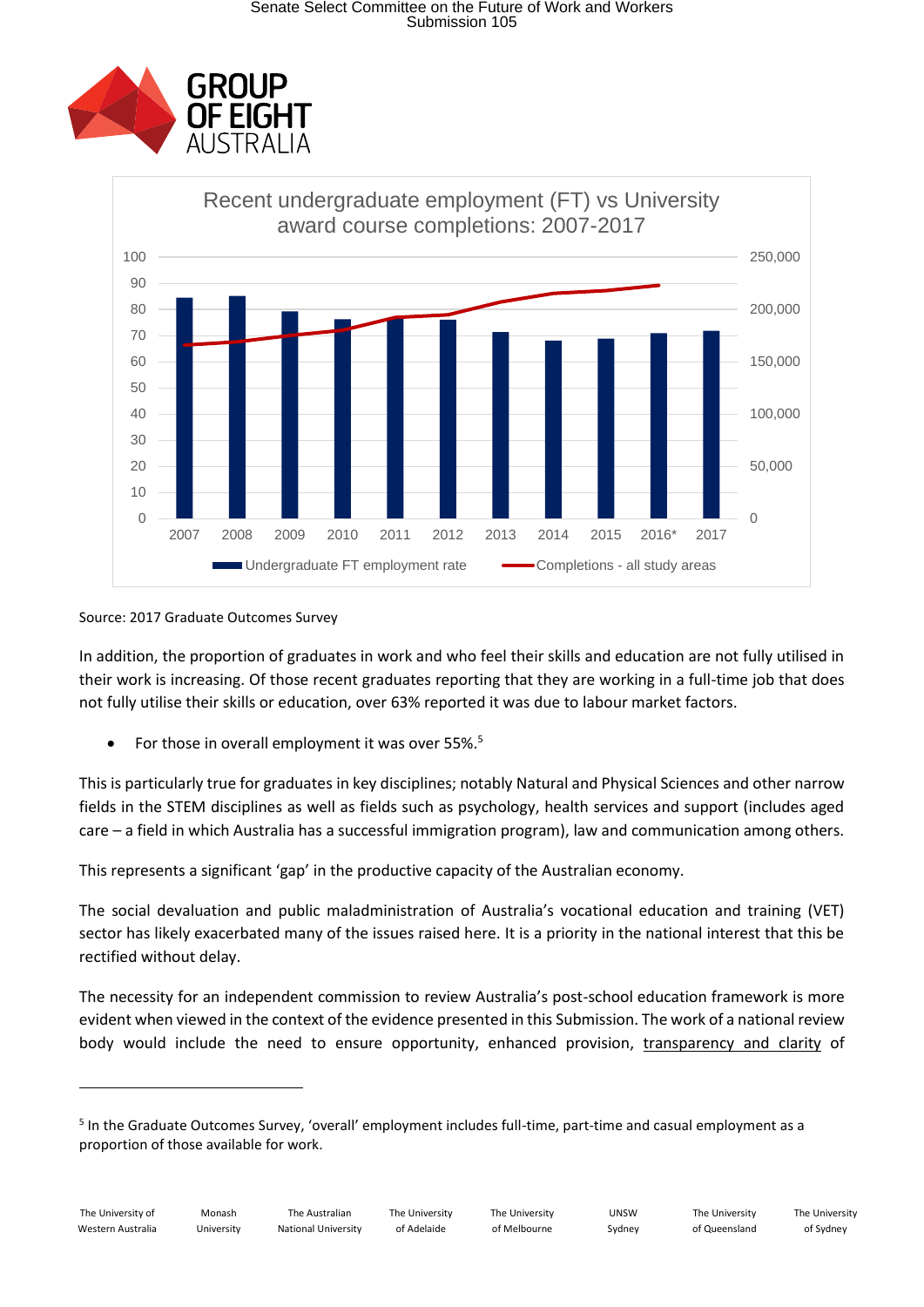

information, improved student choice, diversity across institutions, all framed against the full range of knowledge and skills that are demanded for Australia's economic future and delivered through all post-school education qualifications.

## **The Go8 recommends:**

- **That a comprehensive national review of post-school education in Australia be established as a national priority** 
	- $\circ$  That this review includes an emphasis on the structures and factors that affect graduate employment

A significant policy shortcoming in Australia is the lack of a single, unique, identifier for all students across Australia's post-secondary education framework. While higher education students in receipt of a Commonwealth loan are allocated a Commonwealth Higher Education Student Support Number (CHESSN) and VET students are allocated a Unique Student Identifier, neither of these is comprehensive across the relevant sectors. Of course, overseas students have a different number from the Provider Registration and International Student Management System. A single, unique, number allocated to all post-secondary students regardless of their sector would have enormous benefits in informing policy development and decision making as students will increasingly move between qualification levels and sectors over the lifetime of learning.

#### **The Go8 recommends:**

• **That a single student identifier be implemented for all students across all post-secondary education in Australia to enable more sophisticated policy analysis and decision making.**

In June 2016 the Productivity Commission released a Research Paper titled *Digital Disruption: What do governments need to do?<sup>6</sup>* This report focused on the disruptive potential of emerging technologies and the capacity of the nation to deal with those technologies as well as also providing a context for work in the future in areas of productivity enhancement and digital transformation. Among the findings of the Commission were that on one hand, digital disruption could significantly affect the types and nature of the jobs created and replaced in the future; and on the other, that simply increasing the number of graduates in STEM disciplines is unlikely to resolve the rates of adoption of digital technologies by firms.

The Commission also noted the need to deliver problem-solving skills for the technology-rich environments of the future. Enhancing the skills of working in areas such as this is critical to workplace success. In the face of accelerating workplace chance, including brought through digital and other disruption, problem-solving, analytical, creative and critical thinking are key for workers. The development of these skills is focused on the

1

<sup>6</sup> *Digital Disruption: What do governments need to do?*; June 2016; Productivity Commission; Australian Government; <https://www.pc.gov.au/>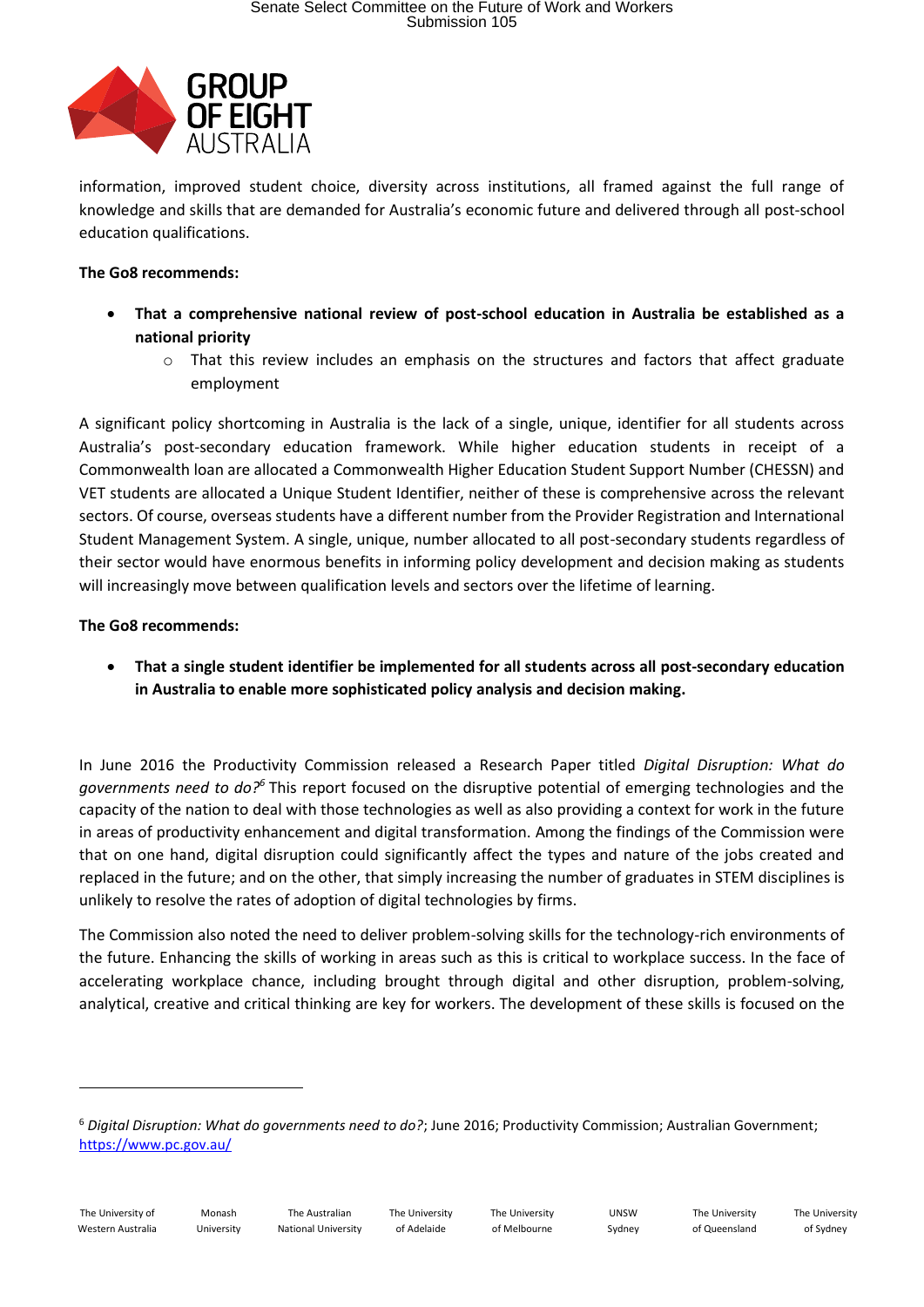

university context, particularly through inter-disciplinary teaching and research that is delivered in world-class institutions such as the Go8.

As the Productivity Commission noted, however, Government will need to balance these outcomes for highly skilled workers with the fact that technological change that increases the demand for them is also a factor in widening the wage distribution for society. This in turn presents Government's with challenges that need to be tackled in terms of the post-school education system with respect to vocational skills training, development and attainment as well as – critically – the broader issues in respect of taxation and transfer policy.

## **The Go8 recommends:**

• **The Government re-establish a national capability to provide high-level strategic advice on workforce and employment forecasting issues.**

This recent work by the Commission and many other efforts that preceded it have led to an imperative in Australia to enhance the national capability in the STEM disciplines. Over the period 2007-2017, more than 387,000 new graduates have graduated from an Australian university with a degree in a STEM discipline; the Go8 universities collectively delivered over 44% of these graduates (and up to 56% in some fields).

The total for STEM is more than those in other stated national priority areas of Health (which includes nursing), and over 130,000 more than Education (which includes initial teacher training).

While there are substantial numbers of STEM graduates entering the labour market, those graduates broadly, also have high rates of underemployment – or to put it another way, among the lowest rates of full-time employment for all recent graduates. The Productivity Commission has also noted that the Australian labour market is not generally strong for STEM graduates and there is a clear national policy need to understand the reasons why this is in an economy that that is increasingly reliant on those skills and in which business groups state the need for more STEM graduates.

The University of Adelaide

UNSW Sydney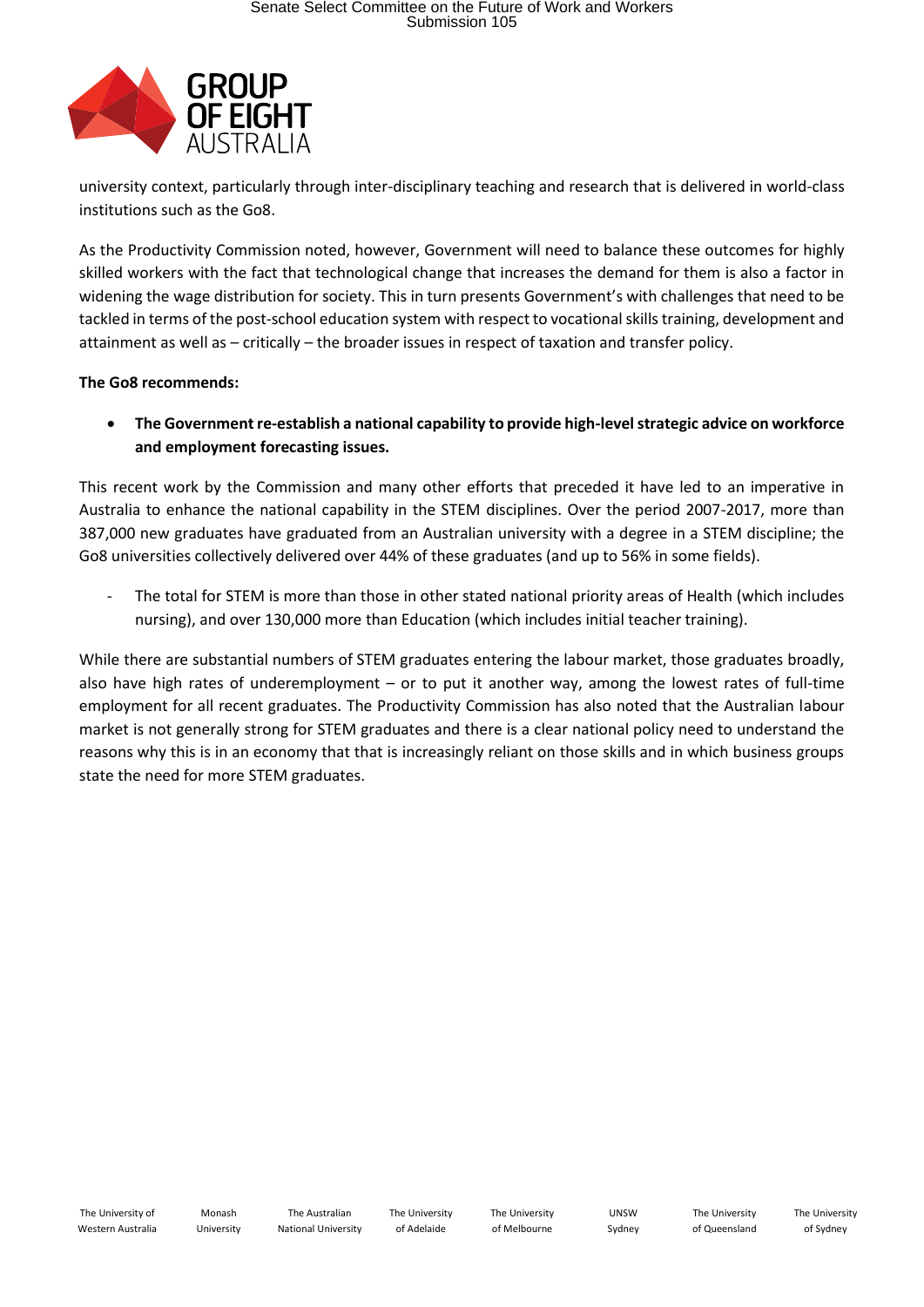



Source: 2017 Graduate Outcomes Survey and Department of Education and Training 2016 Student Data (this data only goes to 2016). The 2016 student data is similar at the broad fields to those used in the GOS but may vary at the detailed field; i.e. some fields may not be identified in one but be included in the other.

These figures, combined with the graduate employment – and underemployment – data in the 2017 GOS show there does not appear to be any shortage of quality STEM graduates: over the period 2014-16 there were more than 92,000 domestic bachelor degree graduates in the disciplines of natural and physical science and engineering and related technologies.<sup>7</sup>

This reinforces the point that the common rhetoric that graduates in STEM disciplines are in short supply is inaccurate and not necessarily supported by the evidence. In some STEM disciplines these recent graduates have full-time employment rates lower than 60% and the highest rates of progression to full-time study as they seek to make themselves more attractive among other, more experienced job seekers.

**.** 

<sup>&</sup>lt;sup>7</sup> Across these disciplines, more than half graduated form a Go8 institution.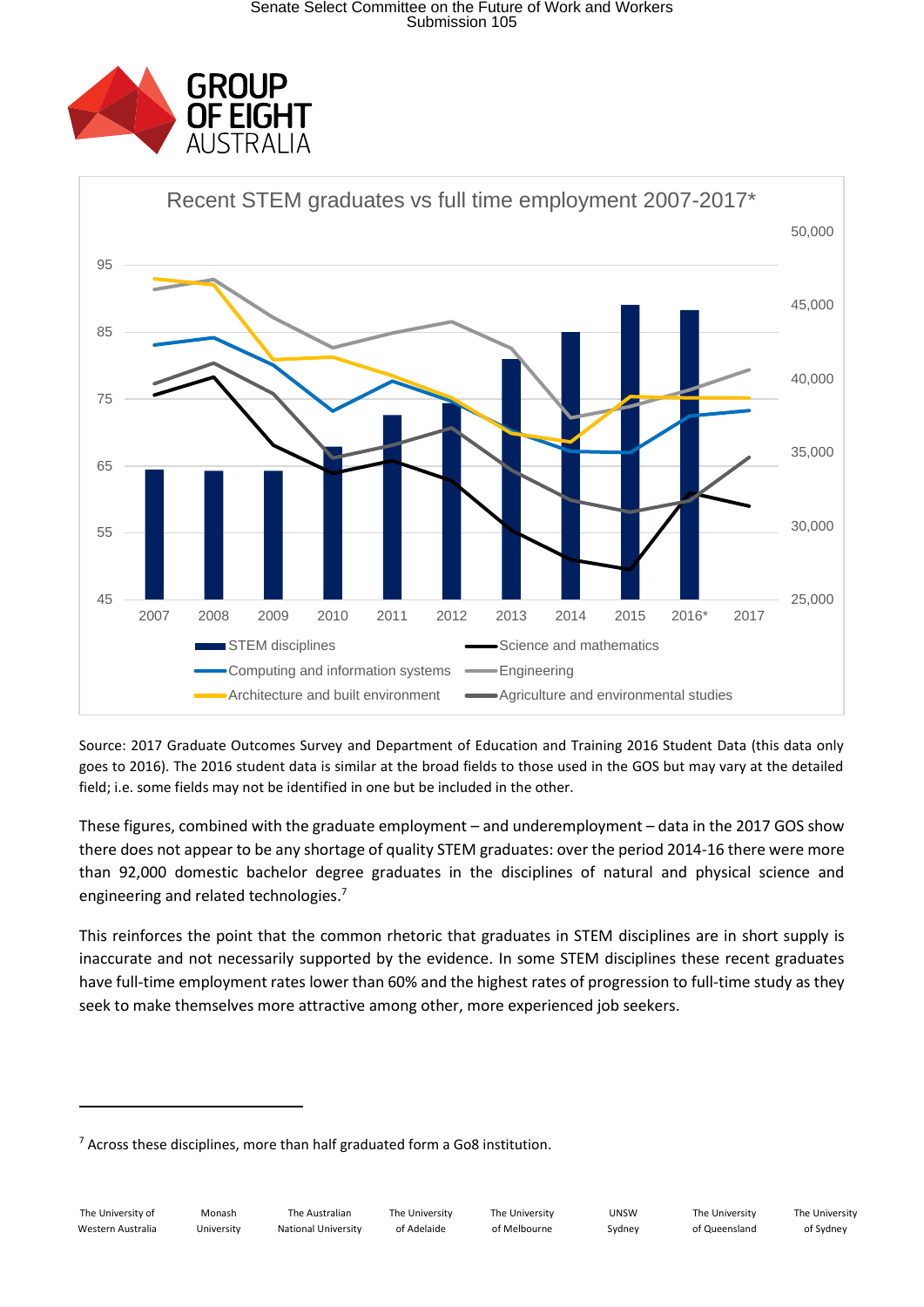

This developing problem of diminishing clarity in the link between education and employment was highlighted by the Productivity Commission in its five-year Productivity Review: *Shifting the Dial* released in October 2017. 8 In the chapter on the Future of Skills and Work, the Commission canvassed many of the issues raised in this submission including the problem of declining student employment outcomes.

It is clear university graduates are entering a labour market that has been increasing challenging over the past decade.

In a recent report on the national jobs market, employment advertising website Adzuna note that the Australian labour market is now characterised by an environment where unemployment is low and remains relatively flat, while job vacancies continue to rise. Against this background, according to Raife Watson, CEO of Adzuna, "…the number of students finishing their studies outstrips graduate specific roles 20 to 1 nationwide. Many graduates will need to apply for non-graduate roles, in an industry outside their discipline, just to get their foot in the jobs market."<sup>9</sup>

Of those graduate positions advertised on Adzuna, 50% are in the healthcare industry, with each jurisdiction presenting a differing picture of the level of for graduate positions ('competitors' 46 per role in South Australia and 20 per role in New South Wales). Within jurisdictions too, there is some evidence of differential outcomes: job seekers in Sydney are 2.5 time more likely to find a job than those in regional NSW and nearly three times as many job seekers compete for a role in regional NSW as in Sydney.

There is also some evidence of the over-education of the Australian labour force at the macro-level as well as some components of it at the micro-level. By this, it could be argued that Australia has not sufficiently valued the foundation of its skills-based workforce – the vocational education and training sector – and instead over-emphasised the bachelor degree as the primary mechanism through which post-school education is gained.

• This is a possible basis for increasing rates of underemployment discussed earlier.

This emphasis in Australia has coincided with growing and regular suggestions of a skills shortage or a skills mismatch. Yet the data each year demonstrates graduates being employed in full time (and other) roles at decreasing rates and a greater proportion of employed university graduates report not utilising their skills or education. This supports the conclusion of an influential US study that showed the prevailing arguments of skills shortages were largely unfounded: the prevailing situation in the US job market, as in most developed economies, is skills mismatches where the average worker / job candidate has more education than the job requires.<sup>10</sup>

<https://www.adzuna.com.au/blog/2017/10/03/jobs-market-improves-new-graduates-outstrip-vacancies-20-1/>

1

<sup>8</sup> *Shifting the Dial: 5 Year Productivity Review*; October 2017 Productivity Commission; Australian Government; <https://www.pc.gov.au/>

<sup>9</sup> *Jobs Market Improves, But New Graduates Outstrip Vacancies 22-1*; Adzuna; October 2017:

<sup>10</sup> Cappelli, P; *Skills gaps, skills shortages and skill mismatches: Evidence for the US*; Working Paper, August 2014; National Bureau of Economic Research; Cambridge MA

The University of Adelaide